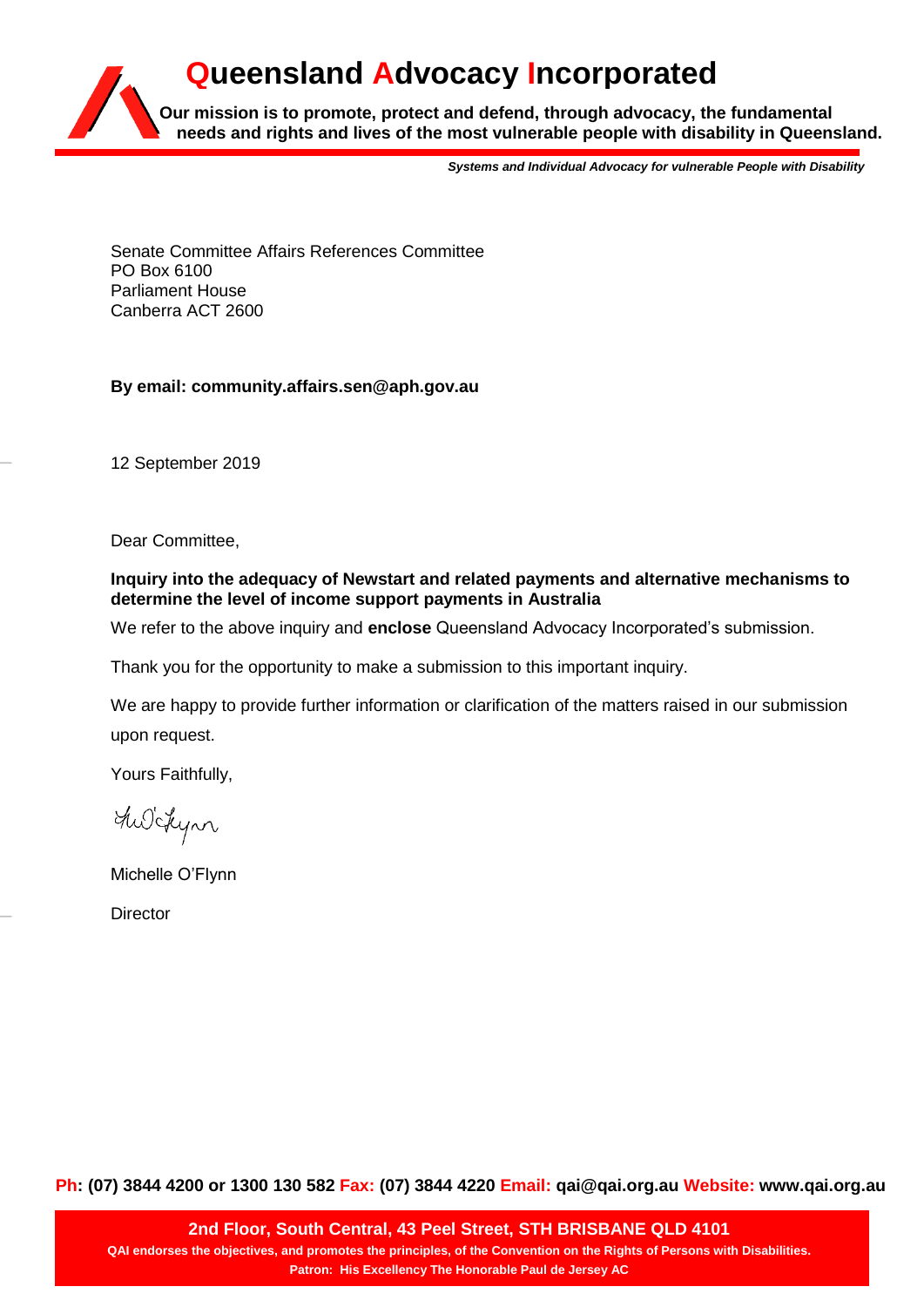# **Adequacy of Newstart and related payments and alternative mechanisms to determine the level of income support payments in Australia**

# **Submission by Queensland Advocacy Incorporated**

# **Senate Standing Committee on Community Affairs**

**12 September 2019**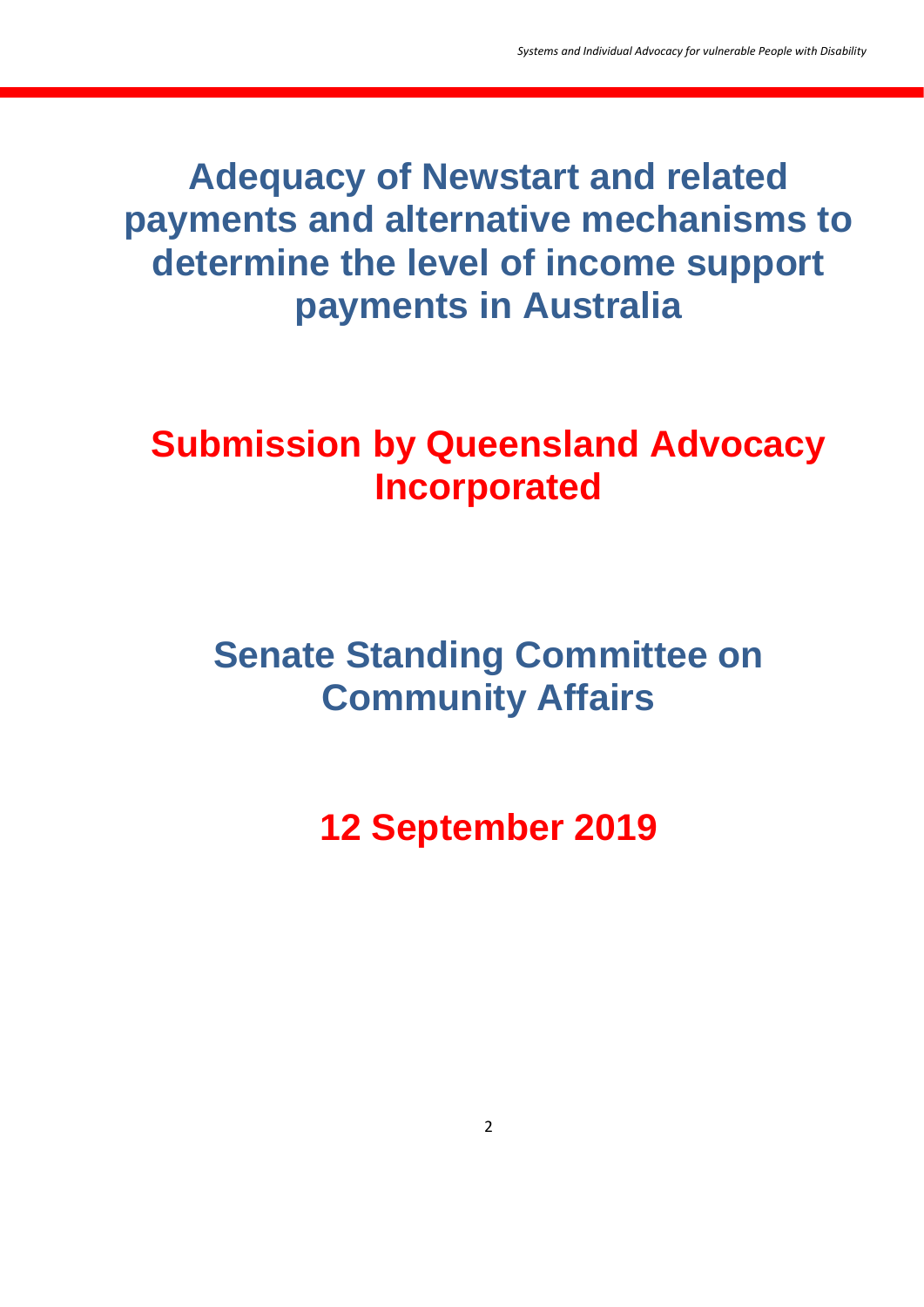### **About Queensland Advocacy Incorporated**

Queensland Advocacy Incorporated (**QAI**) is an independent, community-based systems and individual advocacy organisation and a community legal service for people with disability. Our mission is to promote, protect and defend, through systems and individual advocacy, the fundamental needs and rights and lives of the most vulnerable people with disability in Queensland.

QAI has an exemplary track record of effective systems advocacy, with thirty years' experience advocating for systems change, through campaigns directed to attitudinal, law and policy reform and by supporting the development of a range of advocacy initiatives in this state. We have provided, for almost a decade, highly in-demand individual advocacy through our individual advocacy services – the Human Rights Legal Service, the Mental Health Legal Service and the Justice Support Program and more recently the National Disability Insurance Scheme Appeals Support Program and Decision Support Pilot Program.

QAI has previously made submissions and appeared at Public Hearings on welfare reforms and initiatives considered by the Federal Government that have the potential to impact on the rights and lives of people with disability or mental illness. Relevantly in this regard, in 2014 we made submissions to the Welfare System Taskforce of the Department of Social Services on the review of Australia's welfare system; in 2015 we made a submission to the Australian Human Rights Commission's Willing to Work Inquiry; in 2017 we made submissions to the Senate Community Affairs References Committee's Inquiry into the design, scope, cost-benefit analysis, contracts awarded and implementation associated with the better management of the social welfare system initiative; and in 2018 we made submissions to the House of Representatives Select Committee on Intergenerational Welfare Dependence and to the Education, Employment and Small Business Committee's Inquiry into Wage Theft in Queensland.

QAI situates the consideration of issues relating to employment, income support and welfare for people with disability within a human rights framework. This is because the rights to an adequate standard of living, to healthcare, to education and to work freely, in an area of the person's choice, are fundamental human rights. Education and work are critical to the enjoyment of other key human rights too – they provide people with a source of identity, valued status, belonging and community, with the ability to associate with others with whom they share a common interest or connection, and with an income or the potential to ultimately earn a decent income – thus protecting against other vulnerabilities, such as isolation, inadequate healthcare and homelessness.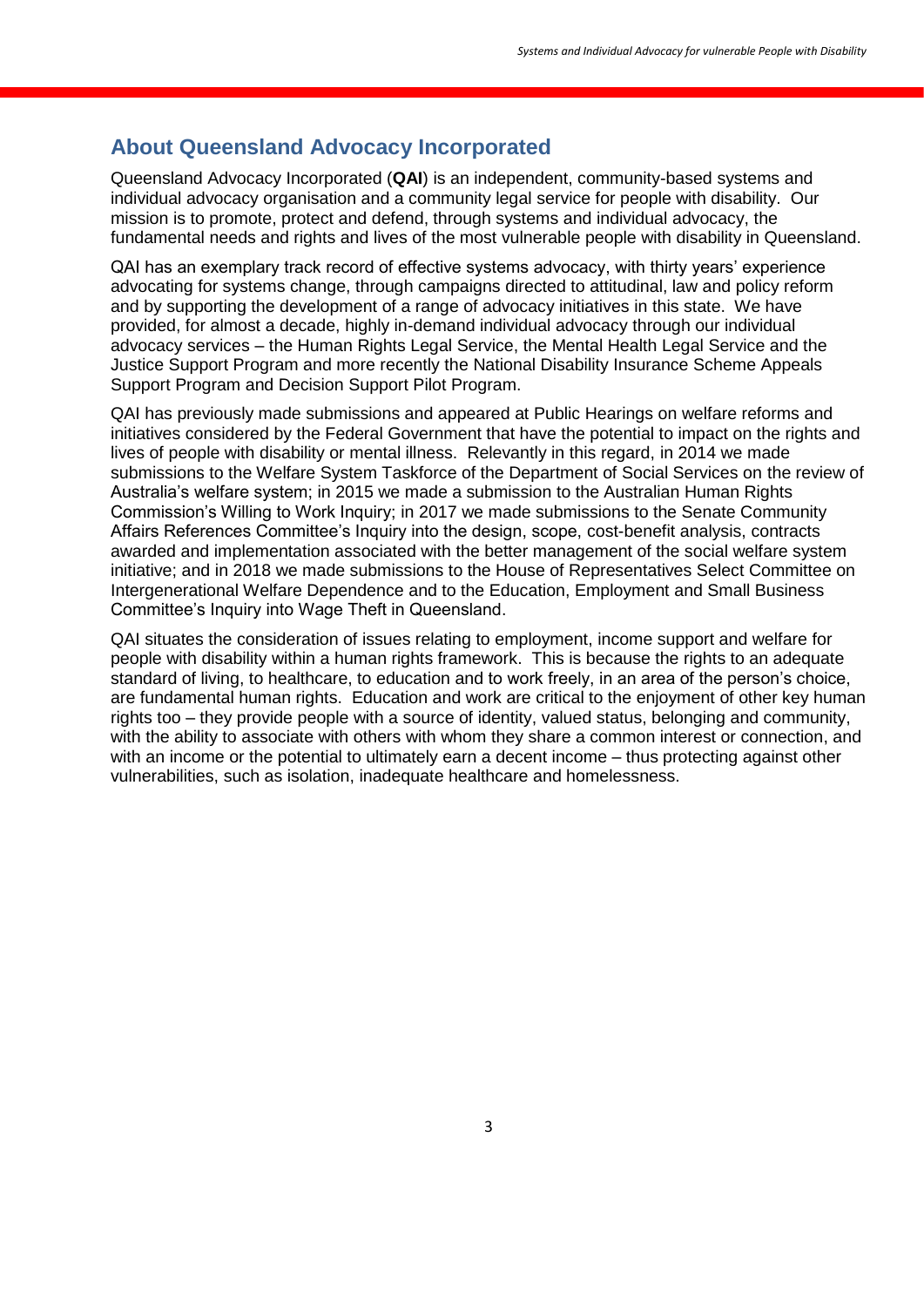## **Key Recommendations**

#### **QAI recommends:**

- 1. Many Australians, including many Australians with disability, have inadequate financial means to support an acceptable standard of living. This has significant ill effects on their physical and mental health, ability to engage in socially, in education and work, and for some, their ability to raise and nurture children. This is an important issue that requires redress.
- 2. Budget standards, such as those developed by the Social Policy Research Centre of the University of New South Wales, should be used to inform the minimum levels of income support payments.
- 3. An individual approach should be taken to determining housing support for people with disability, to support independent living in the community.
- 4. Urgent measures are required to address unemployment and under-employment of people with disability. The Government should implement measures to assist people living in poverty, to ensure poverty ceases to be a barrier to entry to the workforce.
- 5. All workers, including workers with disability, should be paid at a rate equal or greater to the minimum award wage for the particular industry in which the worker is engaged. The supported wage system, and specialist disability employment enterprises, must be abolished.
- 6. The current Disability Employment Services (DES) model should be replaced by appropriate, individually-tailored, continuing support for people with disability within the workplace.
- 7. No one should be penalised for fluctuations in their income. The interface between income support and payment of wages must be transparent and easily understood to ensure that there are no financial disincentives for working, whether actual or perceived.
- 8. The government should maintain the distinction between pensions and allowances. Persons with disability should not be transitioned to Newstart Allowance as a budget-saving measure. The rates of pensions and allowances should be increased in accordance with current research and international best practice.
- 9. Students with disability must be provided with improved inclusive educational supports.
- 10. Independent expert evidence should inform decision-making around income support payments.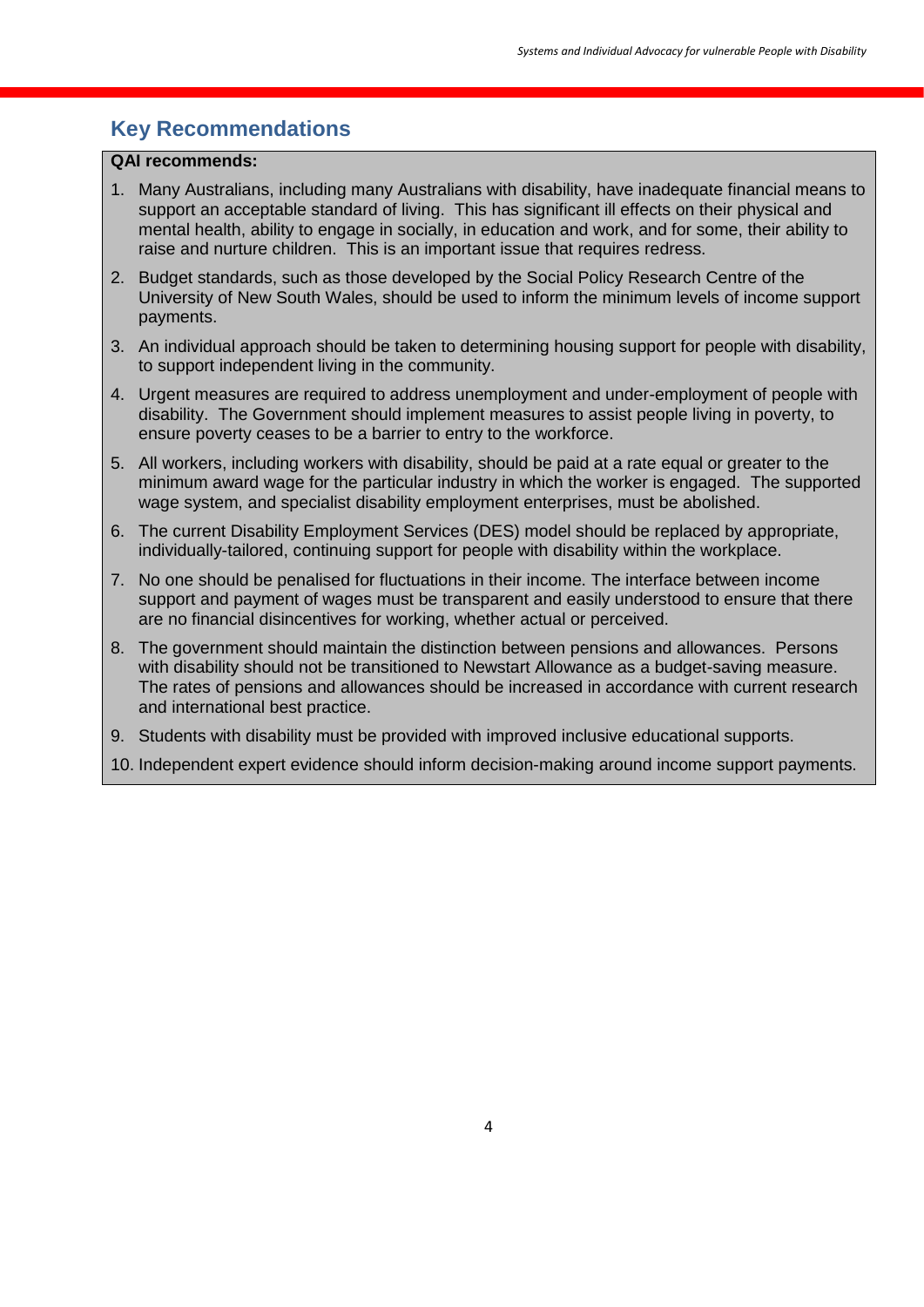### **Responses to Terms of Reference**

QAI thanks the Senate Standing Committee on Community Affairs (**Committee**) for initiating this important conversation and for the opportunity to make this submission.

Consistent with the focus of our work and experience, we will focus our submissions on the impact of income support payments on people with disability. At times, we have combined our response to different terms of reference, below.

#### *What constitutes an acceptable standard of living in Australia, including the cost of safe and secure housing AND the adequacy of income support payments in Australia and whether they allow people to maintain an acceptable standard of living in line with community expectations and fulfil job search activities (where relevant) and secure employment and training*

At present, many Australians, including many Australians with disability, have inadequate financial means to support an acceptable standard of living. This has significant ill effects on their physical and mental health, ability to engage in socially, in education and work, and for some, their ability to raise and nurture children.

Research has established that the adequacy of the incomes that form the social safety net (income support payments) will affect the degree of exposure to poverty experienced by families in low-paid work, unemployed or unable to work because of a disability or retirement.<sup>1</sup>

The Australian Research Council project led by Peter Saunders from the Social Policy Research Centre resulted in development of the budget standards: 'New Minimum Income for Healthy Living Budget Standards for Low-Paid and Unemployed Australians'.<sup>2</sup> These standards highlight the inadequacy of welfare measures including Newstart Allowance and offer budget standards to estimate how much a person, couple of family needs to achieve the prescribed 'healthy living standard'. These minimum income standards have been used for assessing the adequacy of minimum incomes and calling for appropriate adjustments where needed (including for particular groups of persons, such as those with disability).<sup>3</sup>

People with disability have complex needs that generally require additional (and often significantly higher) finances to manage, as compared with people who would otherwise be categorised within the same group but who do not have the disability. This is an important consideration in calculating appropriate minimum income support payments.

The Report states:<sup>4</sup>

<sup>1</sup> P Saunders, M Bedford & Social Policy Research Centre, UNSW (2017). New Minimum Income for Healthy Living Budget Standards for Low-Paid and Unemployed Australians; ACOSS (2014) Poverty in Australia in 2012. Poverty and Inequality Report No. 2, Sydney: ACOSS; Saunders, P., Wong, M. and Bradbury, B. (2016), Poverty in Australia since the financial crisis: the role of housing costs, income growth and unemployment, Journal of Poverty and Social Justice, Vol. 24, No. 2, pp. 97-112.

<sup>&</sup>lt;sup>2</sup> P Saunders, M Bedford & Social Policy Research Centre, UNSW (2017). New Minimum Income for Healthy Living Budget Standards for Low-Paid and Unemployed Australians.

<sup>3</sup> P Saunders, M Bedford & Social Policy Research Centre, UNSW (2017). New Minimum Income for Healthy Living Budget Standards for Low-Paid and Unemployed Australians, 11-12.

<sup>4</sup> P Saunders, M Bedford & Social Policy Research Centre, UNSW (2017). New Minimum Income for Healthy Living Budget Standards for Low-Paid and Unemployed Australians, 15.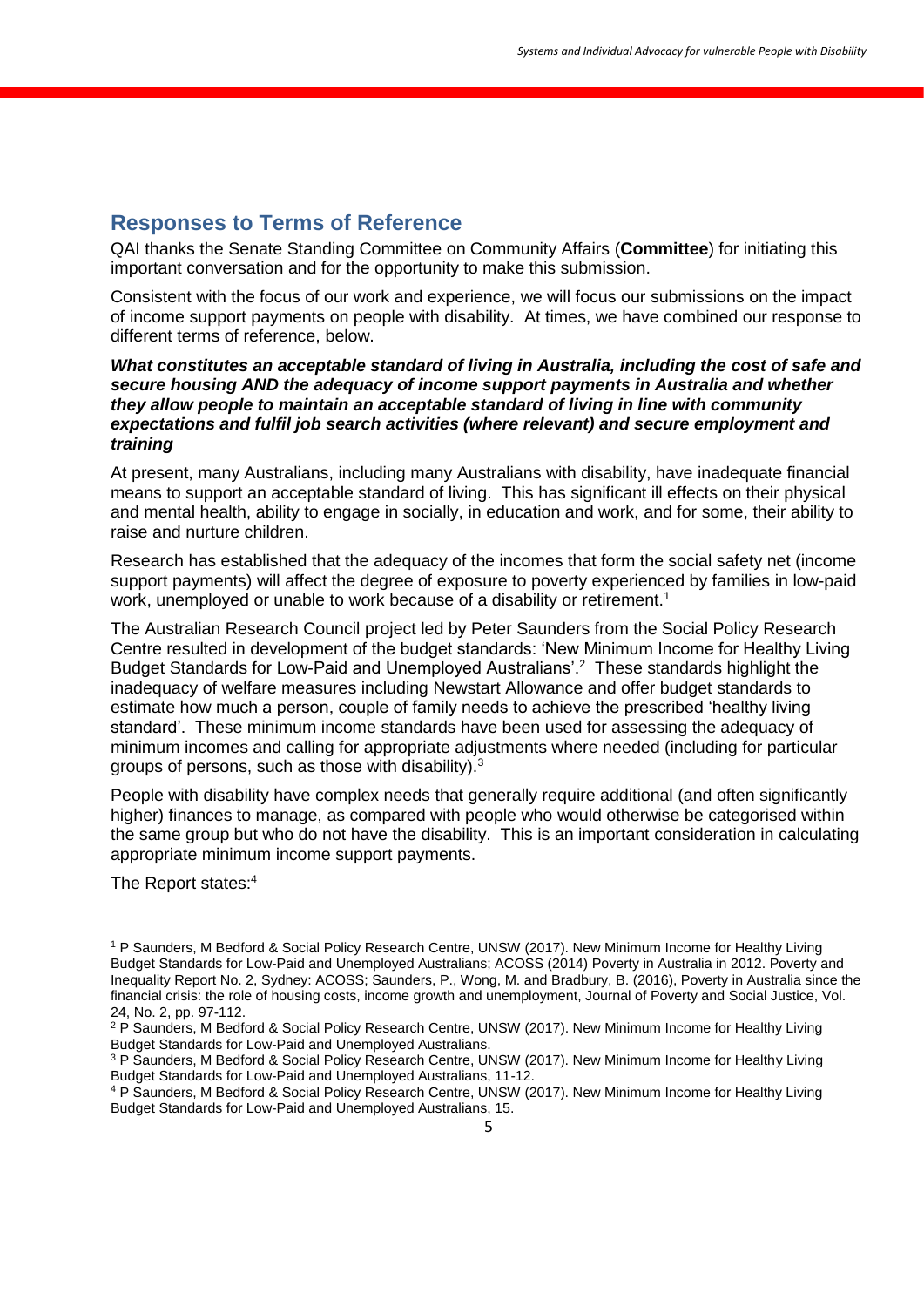*The idea of healthy living reinforces the importance of ensuring that all family members can participate socially and are able to access the goods and activities that contribute to good health. The MIHL standard thus has direct relevance to the social inclusion policy agenda, since poor health and disability often act as barriers preventing those affected from participating. Secondly, the maintenance of good health has become a focus of policy in many different areas and has drawn attention to the need to develop a comprehensive, integrated approach. By providing a link to the healthy living concept and giving greater weight to the knowledge that exists among community members (both as citizens and as practising budgeters) the MIHL budgets are better grounded in existing knowledge and are more credible to a broader range of stakeholders and end-users.*

Regarding housing, we note the importance of measures that support people with disability to live autonomously, where desired and possible. The strong emphasis on deinstitutionalisation and reformation of the social and housing policy framework in Australia over the past few decades has resulted in the movement of people with disability from large state institutions into smaller, community-based group homes,<sup>5</sup> with favourable outcomes.<sup>6</sup> However, there remains a significant disparity between the preferences and reality of accommodation for many people with disability in Australia.

Recent Australian research has recognised the desirability of taking an individualistic approach to housing for people with disability, which acknowledges the importance of providing appropriate fiscal and non-fiscal supports to enable people to live independently in the community.<sup>7</sup> In 2010, an external evaluation of the delivery and outcomes of the Queensland Government's Housing and Support Program found that people with intellectual and cognitive disability or mental illness can successfully reside and participate in their community of choice, with adequate community support, stable housing and appropriate clinical case management.<sup>8</sup>

For many adults with disability, adequate financial support in the form of rental assistance is but one part, albeit an integral part, of the support structures required. The type of financial assistance required to support appropriate accommodation arrangements for people with disability, whether it be a physical impairment or a mental health, intellectual or cognitive impairment, is higher (and often significantly so) than that required by a person without the disability. However, it is appropriate and necessary that this additional assistance is provided to ensure persons with disability are able to enjoy living conditions on par with persons without disability.

The introduction of the Supported Independent Living (SIL) Scheme<sup>9</sup> under the National Disability Insurance Scheme (NDIS) has been fraught with problems. Despite the rhetoric on the National Disability Insurance Agency's (NDIA) website regarding participants' choices of housing options,

<sup>5</sup> Lisa Bostock, Brendan Gleeson, Ailsa McPherson and Lillian Pang, deinstitutionalisation and housing futures: Final report (Australian Housing and Urban Research Institute UNSW-UWS Research Centre, 2001).

<sup>&</sup>lt;sup>6</sup> See, for example, doctoral research by Young, which reports on Australia's largest deinstitutionalisation research project, whereby residents from Challinor, a government-run institution located in Ipswich, Queensland, were relocated after the centre was closed. The residents of Challinor was predominantly classified as a most problematic group to deinstitutionalise, as the demographics of this group were mostly older (aged over 40 years), had been institutionalised for an extremely lengthy period (over 20 years), many had severe and profound levels of intellectual disability and many had behaviour problems. However, the deinstitutionalisation of this group resulted in favourable outcomes: Janet Louise Young, *Deinstitutionalisation and Changes in Life Circumstances of Adults with Intellectual Disability in Queensland,*  unpublished doctoral thesis, University of Queensland, 2001.

<sup>7</sup> Lesley Chenoweth, Natalie Clements and School of Human Services and Social Work, *Funding and service options for people with disabilities: Final Report*, Griffith University, June 2009, reporting on the 2008 meta-analysis by Parmenter and Arnold for the Victorian Department of Human Services.

<sup>&</sup>lt;sup>8</sup> The evaluation was conducted by the Department of Psychiatry, University of Queensland, in conjunction with the Queensland Centre for Mental Health Research (known as 'The Park').

<sup>9</sup> See also QAI's submission to the Joint Standing Committee on the NDIS - Supported Independent Living Inquiry (submission #8), September 2019.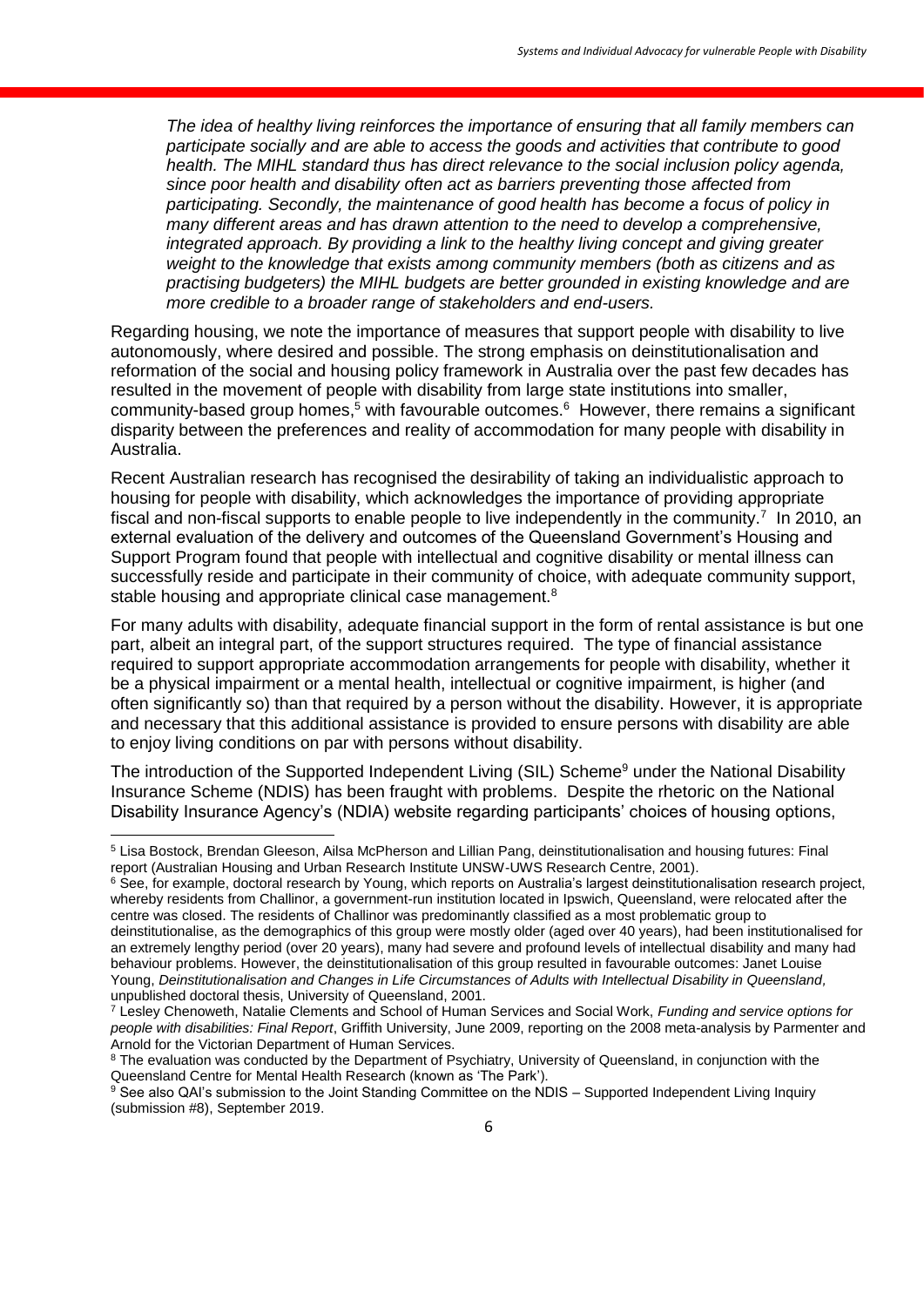most SILs arrangements are mechanisms for congregated living and shared care arrangements. QAI is concerned that several people with disability and their families have been ignored, had their wants and wishes disregarded, as service providers have submitted SILs applications to the NDIA without the persons' knowledge or agreement.

**Mary Lovell,\* jobseeker on Newstart**, lives in a boarding house a couple of kilometres from the centre of Cairns, Queensland. She has a learning disability and a psychosocial disability for which she takes medication. She supplements her income by selling The Big Issue in the town centre, earning \$45 - \$60 per fortnight. She completed school to Grade 10. She is a disability 'everywoman':

- one of the 12.5 % of Australians under 65 years who have disability
- $\bullet$  one of the  $\sim$  90% of Australians with disability who will not get access to the NDIS
- one of the 47.5% Australians with moderate/mild disability not in the labour force (ABS)
- one of the  $\sim$  44% of people on Newstart for more than two years
- one of the 13.2% of Australians living below the poverty line

**Mary is 'tertiary homeless'**, occupying a room ('furnished'; no A/C) in a boarding house, sharing common facilities including toilet, bathroom and kitchen with other residents. **Her tenure is not secure.**  The provider can evict her 'without grounds' at any time with 30 days' notice, and with no notice at all if Mary causes a nuisance. Her clothes are purchased from op-shops or donated; her personal possessions fit in a 3 x 4 m room and she has no assets or vehicle.

**Other than rent and phone, she has no recurrent payments and few incidentals.** She has a pre-paid mobile for job searching and social connection. She pays approximately half-fare for public transport journeys, and her local drop-in centre reimburses her bus fares when she travels there to volunteer on reception. Mary does not drink or smoke, pays no insurance or credit debt and has no subscriptions or contracts for utilities. Until March 2020, she has a 15% (\$83.35 P/FN) Centrelink debt repayment.

Mary has a **maximum of \$145.05 P/FN for food**. She eats free food-van food for homeless people whenever she can. She pays \$460 P/FN for her room, which is just below the \$466 P/FN median rent for a one bedroom rental in the Cairns region. Like many people she knows, she does not have savings to pay bond for a flat or unit. If they charge them, rooming house providers set bonds at the equivalent of one or two weeks' rent, which is more affordable than the ≥ four weeks' rent that is standard for rentals. For a person whose income is \$123.60 P/FN below the poverty line, these differences are critical.

Mary always stays in rooming houses or sublets in share houses. Even if she could afford to pay a standard rental bond (and loans are available) her **outstanding AGL (electricity) debt** stops her renting a flat or house in her own name. She's also aware that **no real estate agent will let to anyone on the 'TICA' database**. Mary defaulted her tenancy and the agent listed her on TICA when Mary last was admitted to a psychiatric hospital for involuntary treatment.

7 employability. Employers see her as work-shy, and she has no money to spare for further education and While she remains unemployed, Mary feels she has no reasonable prospect of improving her skills-acquisition.

*\* Name has been changed to protect identity*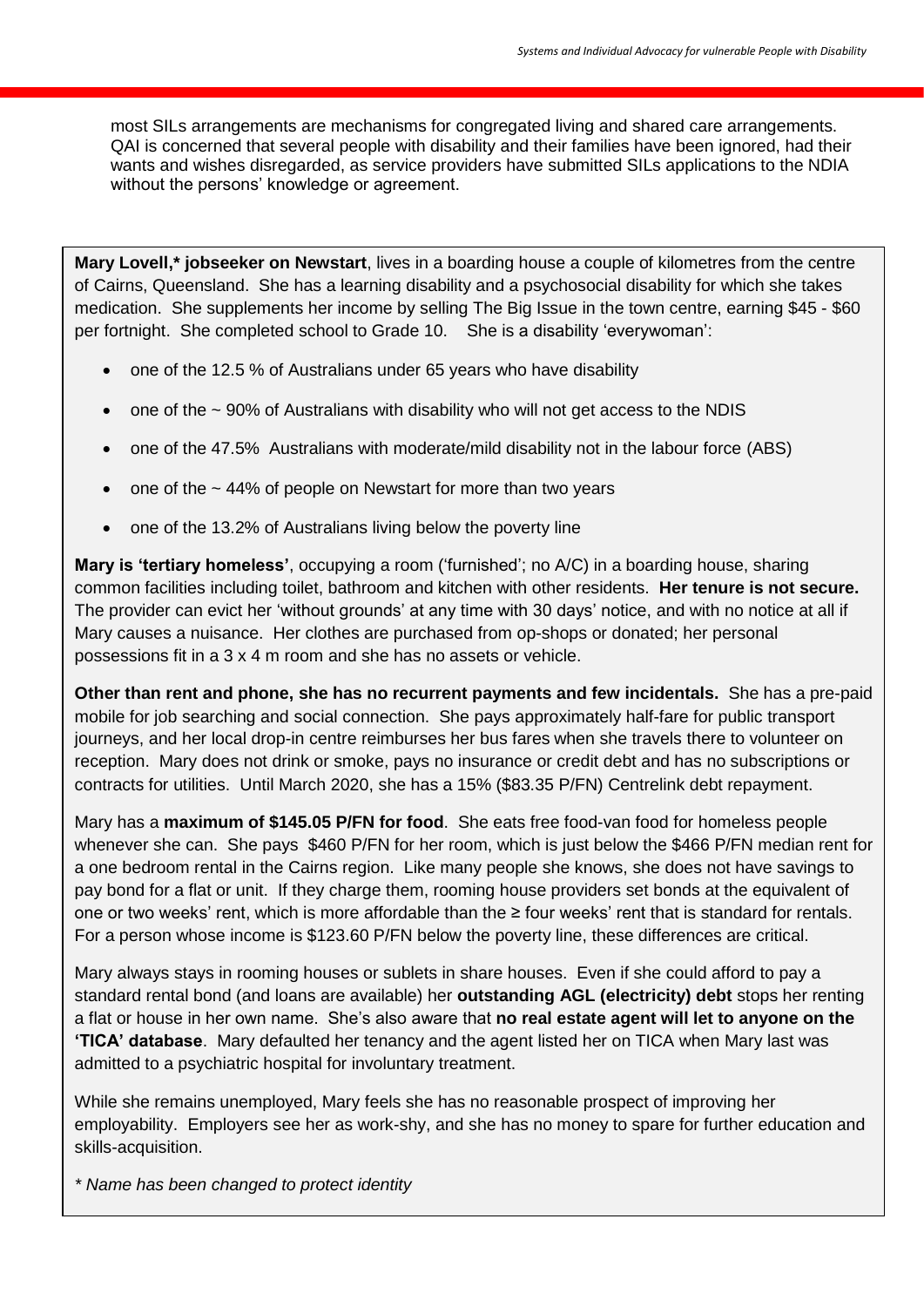| Item                                    | Income P/FN (\$)         | Expenses P/FN (\$)                                                           | TOTAL P/FN (\$)                              |
|-----------------------------------------|--------------------------|------------------------------------------------------------------------------|----------------------------------------------|
| <b>Newstart</b>                         | 555.70                   |                                                                              |                                              |
| <b>Rent Assistance</b>                  | 137.20                   |                                                                              |                                              |
| <b>Big Issue sales</b>                  | 49.50                    |                                                                              |                                              |
|                                         |                          |                                                                              | 742.40 (\$123.60 P/FN<br>below poverty line) |
| Rent (Utilities included)               |                          | 460.00                                                                       |                                              |
| Medication                              |                          | 15.00                                                                        |                                              |
| Transport (Weekly 2<br>zone concession) | $\overline{\phantom{a}}$ | 24.00                                                                        |                                              |
| Mobile Phone                            |                          | 15.00                                                                        |                                              |
| <b>Centrelink Debt</b>                  |                          | 83.35                                                                        | $-597.35=$                                   |
| Repayment                               |                          |                                                                              | \$145.05                                     |
| Groceries                               |                          | 145.05 P/FN max for<br>food/groceries and<br>other discretionary<br>spending |                                              |

#### **Mary's Budget per Fortnight**

**.** 

#### *The labour market, unemployment and under-employment in Australia, including the structural causes of long term unemployment and long term reliance on Newstart*

The rates of unemployment and under-employment of Australians with disability is a pressing concern. Australia's employment of people with disability remains significantly lower than the OECD average. Indeed, Australia has one of the lowest employment participation rates for people with a disability, ranking 21st out of 29 OECD countries, with an employment rate of 39.8% for people with a disability compared to 79.4% for people without a disability.<sup>10</sup> The rates of employment for those with severe or profound disability is significantly lower.<sup>11</sup>

Poverty can itself be a barrier to finding work. QAI notes the importance of ensuring income support payments are sufficient to enable people to look for work and to cover job search costs including transport, IT and telephone costs.

Research has found an intergenerational link in welfare dependency, with young people almost twice as likely to need social welfare payments if their parents have a history of receiving assistance. This is not attributed to internal cause and effect, but to structural and circumstantial issues, including young people caring for parents with disability, resulting in a reduced ability to work and parents caring for children with disability, which reduces their ability to engage in or ultimately re-enter the workforce.

<sup>10</sup> PriceWaterHouse Coopers, *Disability Expectations: Investing in a Better Life, a Stronger Australia*, 2011. <sup>11</sup> ABS, 2016. Survey of Disability, Ageing and Carers 2015. Canberra.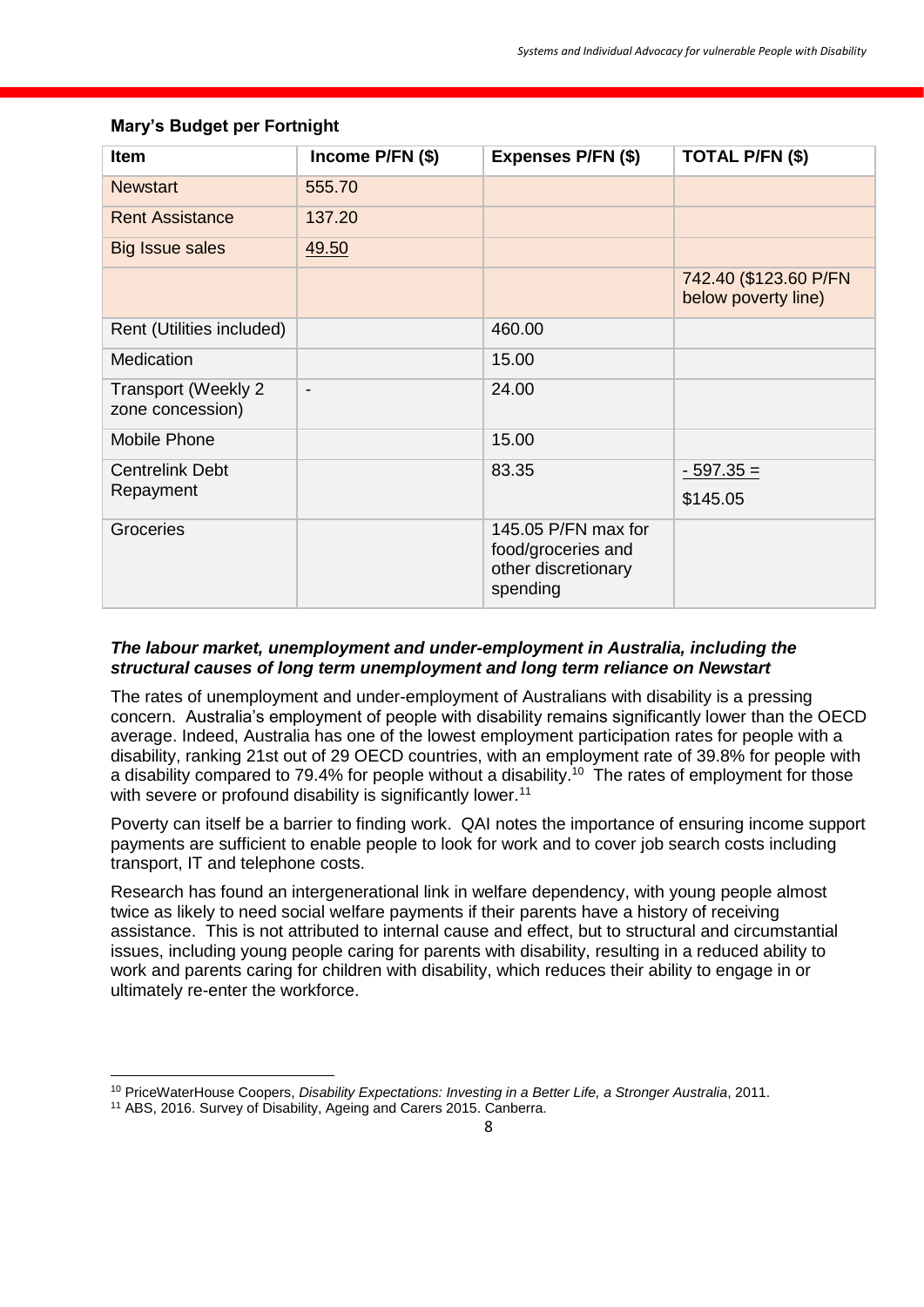#### *The changing nature of work and insecure work in Australia*

Prior to 2015, wage theft against people with disability was systematically enabled through use of the Business Services Wage Assessment Tool (BSWAT) wage assessment tool in Australian Disability Enterprises (ADEs). BSWAT assessments meant people with disability could be paid solely based on productivity, even if the resulting rate of pay was below the minimum wage for their industry. QAI has long maintained that paying workers with disability in this manner harms their self-esteem, creating an impression they are inherently less valuable than those without disabilities. Workers in the open workforce in Australia are all legislatively guaranteed at least the minimum wage for their industry, irrespective of their productivity. The denial of a guaranteed minimum wage to all people with disability constitutes discrimination on the basis of disability. Since the Federal Court decision in *Nojin and Prior v Commonwealth*<sup>12</sup> found BSWAT discriminatory against people with intellectual disability, the government gradually transitioned ADEs to a variation of the Supported Wage System (SWS) altered specifically for use with persons with disability working at ADEs.

The SWS is an improvement in that it does not automatically justify the use of productivity based wages for employees with disability, instead requiring the employee to be clearly unable to work at full productive capacity compared to a co-worker without disability. However the SWS still provides for people with disability to be paid a pro-rata percentage of the minimum wage for their industry according to their assessed capacity, even allowing workers who initially received the full award rate to be reduced to pro-rata payment if they underperform.<sup>13</sup> Though the SWS is designed to affect less people, it creates the same potential for harm to a person's sense of self-worth and belonging as the BSWAT by explicitly assessing employees with disability at a certain percentage of their coworker's competence.

There is also significant potential for financial hardship under the SWS, as people with disability may be paid as little as \$84 a week under the system, which places them well below the poverty line. We note that people without disability who are considered to be underperforming in their roles are not subjected to garnished wages calculated pursuant to an authorised wage system.

All workers, including workers with disability, should be paid at a rate equal or greater to the minimum award wage for the particular industry in which the worker is engaged. The supported wage system functions as a significant disincentive to employment for people with disability and can have the effect of demeaning and undervaluing the contribution made by people with disability to the labour market, in terms of the grossly insufficient remuneration provided and the concentration and confinement of workers to a small and undervalued sector of the labour market.

While some employers have demonstrated that they are more likely respond to incentives to employ a person with a disability and will not independently do this, reduced wages are not the answer. The imposition of mandatory quotas is far more appropriate.

Government contracts and funding arrangements with employment agencies should specifically require that employment agencies work with employers to help to develop more roles for employees with disability.

Volunteer work can potentially be an effective means by which people with disability can make a valuable contribution to the workplace, demonstrate their capabilities and simultaneously develop skills that are valuable to the workplace. However, it is vitally important that safeguards are implemented to ensure that people with disability are not exploited, by remaining engaged in a voluntary capacity where their role could, but ultimately does not, lead to paid employment.

<sup>12</sup> [2012] FCAFC 192.

<sup>13</sup> http://awardviewer.fwo.gov.au/award/show/MA000103#P544\_56310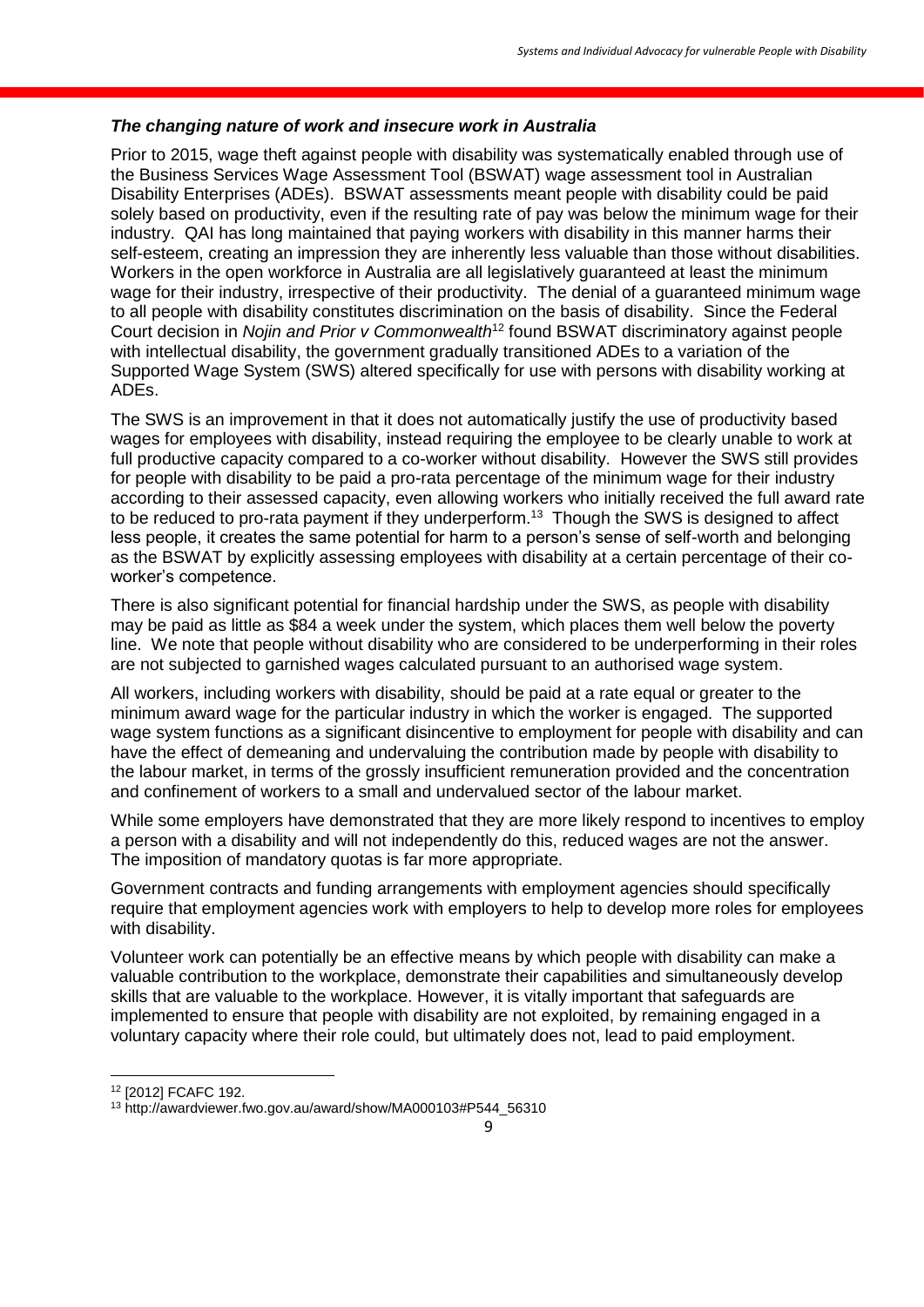Classification as a casual, rather than a permanent worker, can also be a form of wage theft as it can deprive people of industrial entitlements including sick, annual and long service leave. The payment of casual loading is not sufficient to negate the disadvantage associated with this form of employment.

We note that the passage in December 2018 of the *Modern Slavery Act 2018* (Cth) will impact on this area. This legislation requires certain large businesses and other entities in Australia to report publicly on their actions to address modern slavery risks in their operations and supply chains. In requiring big business to take proactive, effective action to address modern slavery practices, this legislation protects the human right to protection from exploitation, violence and abuse (Article 16 of the Convention on the Rights of Persons with Disabilities).

*The appropriateness of current arrangements for supporting those experiencing insecure employment, inconsistent employment and precarious hours in the workforce AND The economic cost of long-term unemployment, underemployment, poverty, inequality and inadequate income support payments AND The economic benefits – including job creation, locally and nationally – of increasing and improving income support payments and supports, and decreasing poverty and inequality*

QAI submits there is a need for increased – and more appropriate and individually-tailored – continuing support for people with disability within the workplace.

In the 2016 inquiry into New Disability Employment Services from 2018, it was recognised that only one-third of people assisted by Disability Employment Services (**DES**) achieve an effective employment outcome.<sup>14</sup>

Some of the most significant barriers that people with disability face that demonstrate ingrained weaknesses in the present regulatory framework include:

- 1. attitudinal barriers, including stigma about the nature and effects of their disability, and low expectations of and for them. This is particularly the case for those with intellectual impairment, and this often begins in school, resulting in a high level of illiteracy among students with disabilities. This is then exacerbated by the very support services charged with assisting them into the workplace. People with intellectual/cognitive impairment, especially those people who have communication issues, are underestimated in their capacity to learn the skills and perform the work even if they may require more time to undertake the training;
- 2. very low rates of pay, which would not be sanctioned if paid to a person without disability;
- 3. segregation into 'sheltered workshops', rather than employed within the open labour market;<sup>15</sup>
- 4. facing barriers to access, including workplaces physically designed for people without disability, lack of understanding of their support needs and inflexible workplaces unwilling to make appropriate modifications;
- 5. being subjected to bureaucratic requirements not imposed on people without disability;
- 6. disadvantage from the beginning of their lives and throughout their education, which can disempower and marginalise them.

<sup>14</sup> Australian Government, Department of Social Services. *New Disability Employment Services from 2018: Discussion paper,* 11.

 $15$  NDIS Participants with Down syndrome (72%) or intellectual disability (74%) are the most likely to be working in an Australian Disability Enterprise (Sheltered Workshop). 49% of older adults in the NDIS are working in an ADE, compared to 35% of younger adults in the NDIS. (Source: National Disability Insurance Agency. 2019. Employment Outcomes 30 June 2018 - NDIS participants, their families and carers).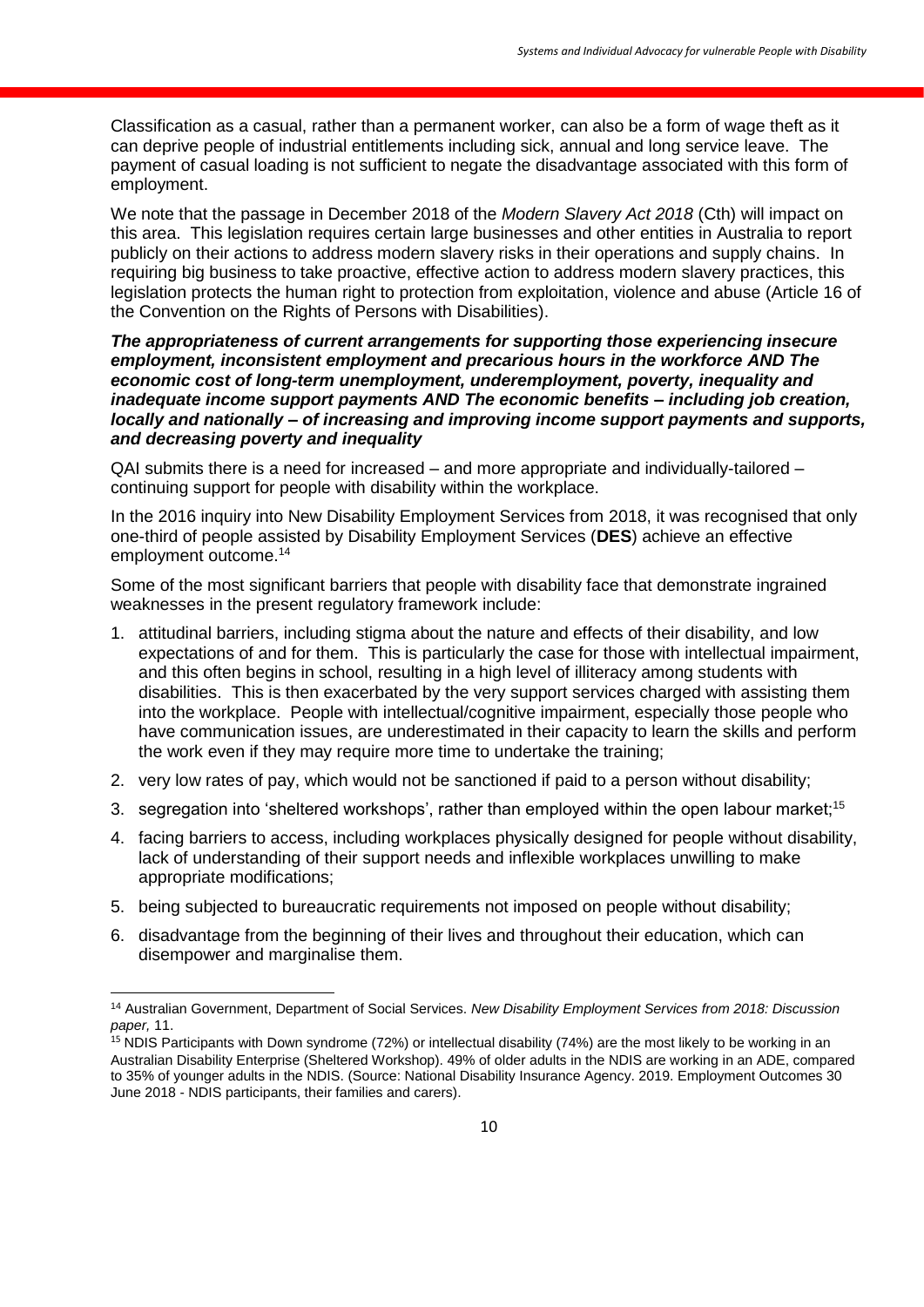The present framework has not been effective in protecting people with disability against wage theft and other forms of discrimination and adverse treatment in the workplace. Significant systemic change is required.

Professor Alan Morris' research exploring the attitudes and experiences of people with disability regarding employment documents that most Disability Support Pension recipients under the age of 35 have a strong desire to work, with the inability to work a source of anguish for many.<sup>16</sup> The noted barriers, aside from the severity of the person's disability and the failure by many workplaces to make appropriate physical modifications to the environment to enable proper access by people with disability, were workplace cultural issues such as discrimination and inflexible working hours.

People with disability may require additional support to develop and maintain a meaningful connection with the labour market. Providing support to people with an incapacity which recognises the possibility of future participation can potentially foster greater confidence and skills acquisition and contribute to the deconstruction of stereotypes of what people with disabilities can achieve.

We also note that there are significant issues at the work/income support interface. The balance between social security payments for those unemployed and the minimum wage also reflects the financial attractiveness of being in and out of work and thus affects the financial incentive to move between these two key labour market states.<sup>17</sup>

It is important that the interface between earnings and welfare payments are designed to ensure people are not penalised for fluctuations in their income. It is integral that the system is transparent and easily understood to ensure that there are no financial disincentives for working, whether actual or perceived. We consider that it is appropriate for the fiscal benefits of labour market participation to be accounted for and measures implemented to ensure any disincentives to work are removed.

We note that long term social and economic costs are significantly lower in countries that provide a strong level of social welfare support. For example, the recorded crime rates of Australia are more than double that of Finland<sup>18</sup> and 96% more than Denmark.<sup>19</sup> Given the costs of imprisoning people who commit crimes of poverty, and the costs to victims of crime associated with poverty experienced by perpetrators, the arguments for the introduction of a universal income are strong.

#### *The current approach to setting income support payments in Australia*

Income support payments have traditionally fallen into two categories – pensions and allowances. Pensions have been provided without an expectation that a person can or will engage in paid work and work is therefore not a condition of payment. The higher rate of payment of pensions, as compared with allowances, reflects that the pension is the sole income for the recipient.<sup>20</sup> In contrast, allowances are calculated and paid on the basis that recipients are willing and able to work (an 'activity test' or 'participation' requirement is imposed on the recipient) and unlikely to need

1

<sup>16</sup> Alan Morris, "Pain and Mythology: Disability Support Pension Recipients and Work" (2006) 7(1) Australian Review of Public Affairs 41, 47.

<sup>&</sup>lt;sup>17</sup> P Saunders, M Bedford & Social Policy Research Centre, UNSW (2017). New Minimum Income for Healthy Living Budget Standards for Low-Paid and Unemployed Australians; ACOSS (2014) Poverty in Australia in 2012. Poverty and Inequality Report No. 2, Sydney: ACOSS; Saunders, P., Wong, M. and Bradbury, B. (2016), Poverty in Australia since the financial crisis: the role of housing costs, income growth and unemployment, Journal of Poverty and Social Justice, Vol. 24, No. 2, pp. 97-112.

<sup>18</sup> Australia is ranked 47th with a crime level of 46.01; Finland is ranked 81st with a crime level of 22.92:

https://www.unodc.org/documents/data-and-analysis/WDR2011/World\_Drug\_Report\_2011\_ebook.pdf, World Drug Report 2011, United Nations Office on Drugs and Crime (UNODC), 2011, p. 217.

<sup>19</sup> Denmark is ranked 78th, with a crime level of 23.44: https://www.unodc.org/documents/data-and-

analysis/WDR2011/World\_Drug\_Report\_2011\_ebook.pdf, World Drug Report 2011, United Nations Office on Drugs and Crime (UNODC), 2011, p. 217.;

<sup>&</sup>lt;sup>20</sup> The Treasury, Australia's Future Tax System: Final Report (2010), 496.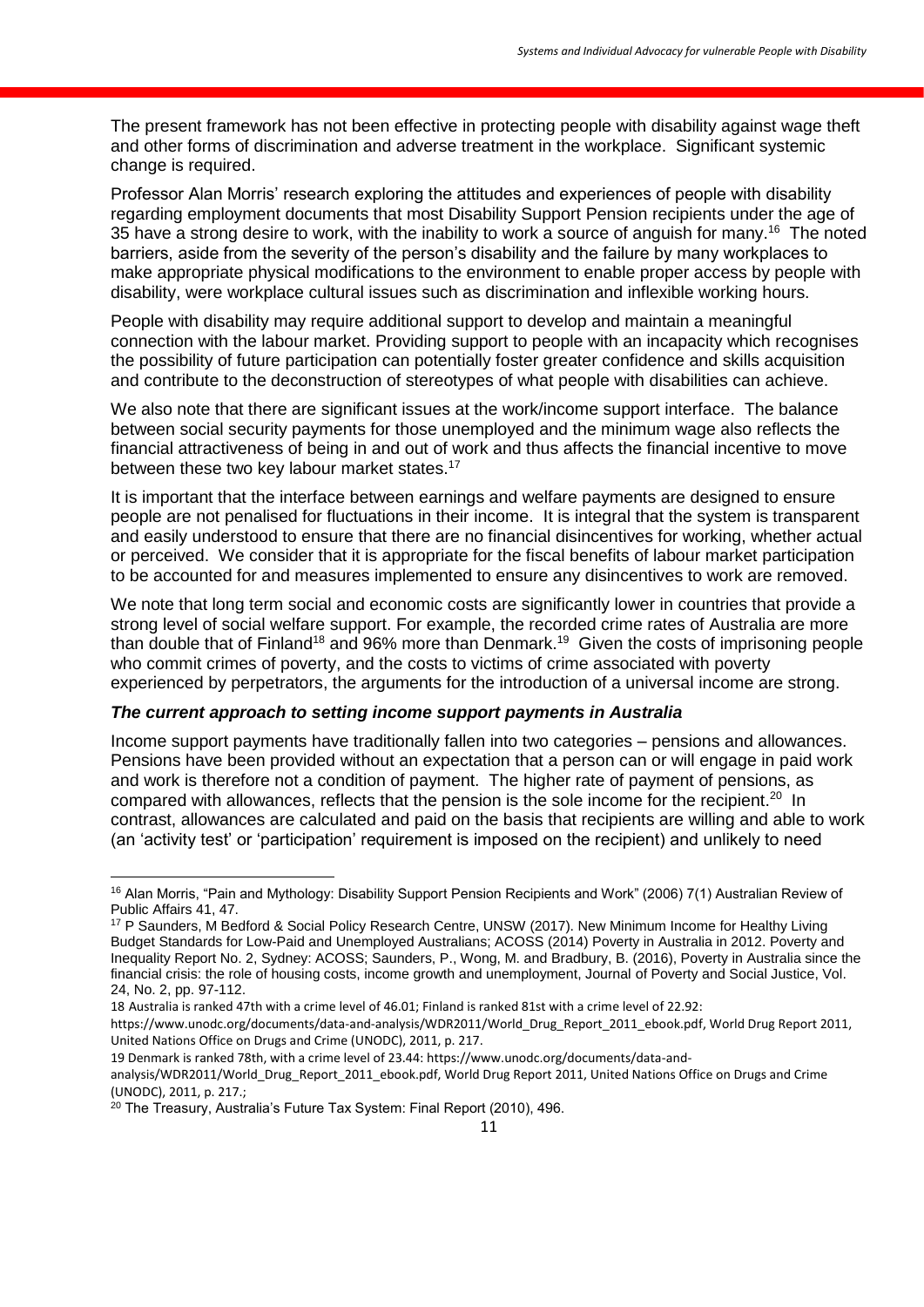income support for an extended period. $21$  The lower rate of payment for allowances, as compared with pensions, is designed both to incentivise recipients to actively job seek and, in some cases, on the assumption that the recipient receives other forms of income (for example, students in receipt of Austudy).

Research by the Australian Law Reform Commission points to the increasingly blurred distinction between pensions and allowances in recent years. They note that the shift towards a social rather than a medical model of disability has seen more emphasis on the capacity of people with disability to work.<sup>22</sup> While QAI strongly supports this paradigm shift, we acknowledge the ALRC's finding that an unintended consequence of this shift has been the inappropriate transition of many people from the Disability Support Pension to Newstart Allowance. We have previously outlined our concerns about this issue to the McLure Welfare Reform inquiry.<sup>23</sup> In particular, we noted our concerns with the proposal to demarcate between people with temporary and permanent disability and to allocate payments for people with disability who have current or future capacity to work through the tiered working age payment to better reflect different work capacities, reserving Disability Support Pension only for people with a permanent impairment and no capacity to work.

#### *The impact of the current approach to setting income support payments on older unemployed workers, families, single parents, people with disability, jobseekers, students, First Nations peoples, people from culturally and linguistically diverse backgrounds, people living in regional and remote areas, and any others affected by the process AND The impact of geography, age and other characteristics on the number of people receiving payments, long term unemployment and poverty*

As noted above, QAI does not support the transition of persons with disability from the Disability Support Pension to an allowance such as Newstart. This is inappropriate from the perspective of the different purposes of pensions and allowances and their different rates. The amount of the DSP should be raised to conform to international standards (as proposed by Saunders and discussed above) to ensure all people with disability can enjoy an acceptable standard of living. People experiencing intersectional disadvantage are particularly vulnerable and payments must be tailored to address considerations such as regional or remote localities and geographical distance from services.

The introduction of the NDIS has created a further avenue by which people with disability may seek access to the supports and services they need. However, implementation of the scheme has been plagued with problems and many people are currently denied access to the scheme or attempting to survive on inadequate plans. Yet the NDIS does offer an avenue by which people with disability can articulate and seek to progress towards goals including engagement (or increased participation) in the workforce.

Intersectional disadvantage correlates significantly with welfare dependency, long-term unemployment and poverty.

1

#### *The relative merits of alternative investments in health, education, housing and other programs to improve outcomes*

Education is the first formal introduction a child has to a society where he/she will normalise the experience of segregation and exclusion or alternatively, of welcoming and inclusion. Inclusive

<sup>&</sup>lt;sup>21</sup> DEEWR, FaHCSIA, DHS and DIISRTE, Submission to the Allowance Payment Inquiry (2012); FaHCSIA, Guide to Social Security Law (2012) <www.fahcsia.gov.au/guides\_acts> [1.1.A.40].

<sup>22</sup> Australian Law Reform Commission. Grey Areas – Age Barriers to Work in Commonwealth Laws [5.13]; Productivity Commission, Disability Care and Support (2011), 271.

<sup>&</sup>lt;sup>23</sup> Department of Social Services. (2014). Interim Report of the Reference Group on Welfare Reform, A New System for Better Employment and Social Outcomes.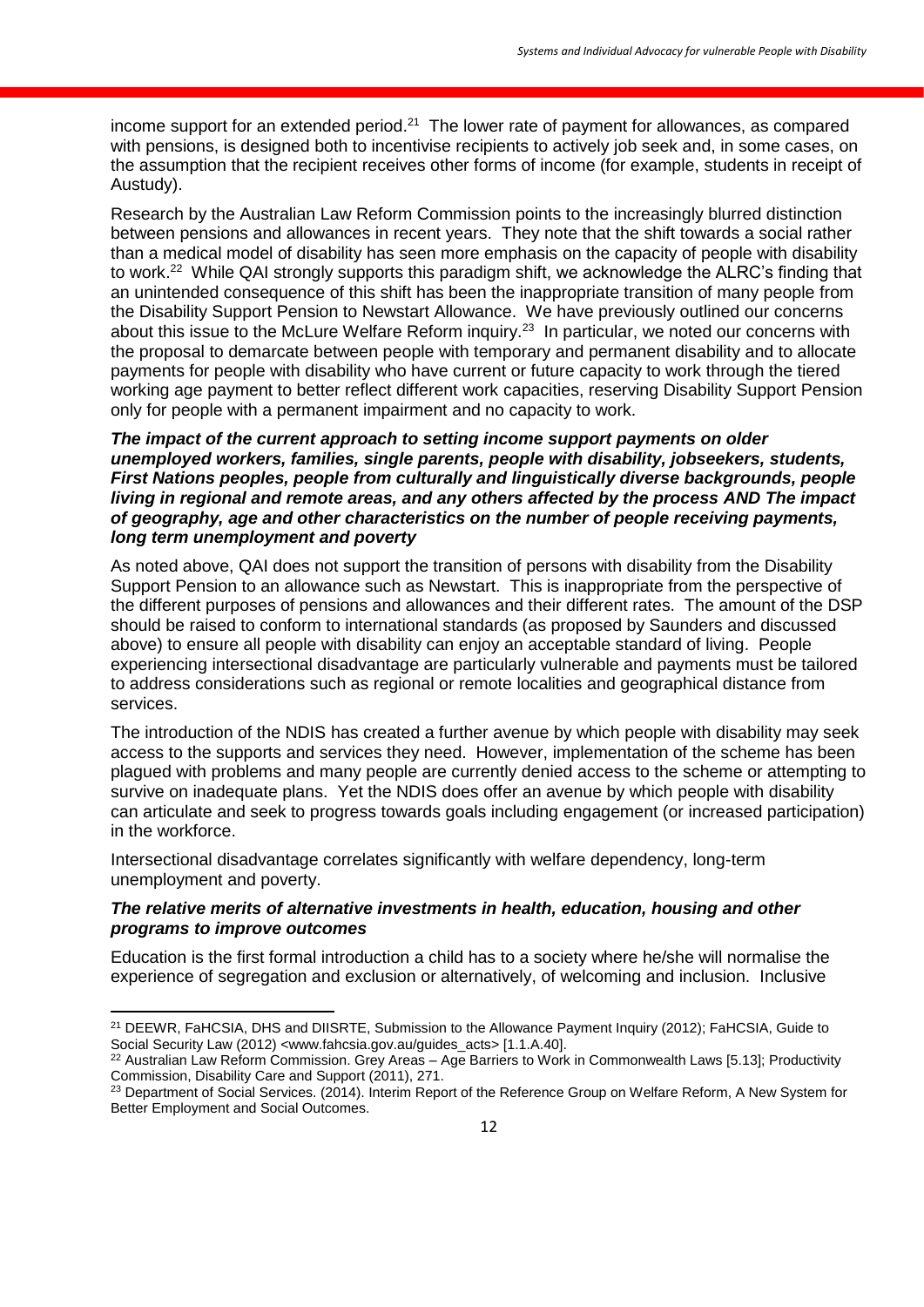educational supports must be improved for students with disability. Far too many students with disability (particularly those with autism and/or intellectual or cognitive impairment or psychosocial disability) are subject to multiple suspensions, expulsions and restrictive practices or coerced into home-schooling without support, which can have catastrophic economic consequences for parents forced to leave the workforce.

It is inconsistent to expect that people with disability will move from welfare payments and obtain work in open employment if they are denied quality educational outcomes. It is inconsistent and incongruent to support a specialised and marginalised system of education that leads to segregated pathways of adult life and living in institutionalised settings or group homes.

Education systems have not kept pace with changes in communities. Motherhood statements and minor adjustments to policy or practice have not addressed discrimination or segregation and poor learning outcomes for students with disabilities. The plan must include quantified inclusion targets, performance indicators, third party oversight, and outcome measurement. Inclusion is a right, and not a gift, concession or benefit.

Investment in health outcomes is for the benefit of individuals, society and the economy.

The Productivity Commission has recognised that mental health is a key driver of economic participation and productivity in Australia, with the potential to impact incomes and living standards as well as social engagement and connectedness. The reduced economic costs associated with improved mental health are stated and it is recognised that improvements in mental health can benefit both individuals and the wider community. The significant occurrence of mental health issues experienced by Australians are noted and it is recognised that, notwithstanding 'a plethora of past reviews and inquiries into mental health in Australia', and related positive service delivery and service reforms, there are significant problems with mental health in Australia.<sup>24</sup> QAI agrees. We note that our experience is that there are significant, unaddressed mental health problems in Australia. We also agree that addressing these problems requires holistic reform encompassing innovations not only within the healthcare system, but also in the areas of work, education, justice, housing and social services.

#### *The role of independent and expert decision-making in setting payments*

QAI strongly supports decision-making around income support payments to be by independent experts. This is a matter that must be above politics. There is now a wealth of Australian economic modelling, which draws on international expertise and can inform payment setting.

#### *Any other related matters*

Technology is a powerful tool assisting people with disability to interact with others on a level playing field. Information technology has become of heightened relevance in the context of an increasingly globalised labour market, where technology facilitates the transcendence of temporal, physical and geographical boundaries. Access to, and proficiency with, information technology is fundamental at the point of entry to the labour market. Measures that increase the technological skills of people with disability, coupled with initiatives that ensure that appropriate technological equipment is affordable and available to all people with disability, are therefore vital. We consider that appropriate measures in this regard could include subsidies for people with disability to purchase and install appropriate information technology and investment in information technology training for people with disability.

### **Conclusion**

QAI thanks the Committee for the opportunity to contribute to this important inquiry.

 $\overline{\phantom{a}}$ <sup>24</sup> Productivity Commission Inquiry. The Social and Economic Benefits of Improving Mental Health. 2019.